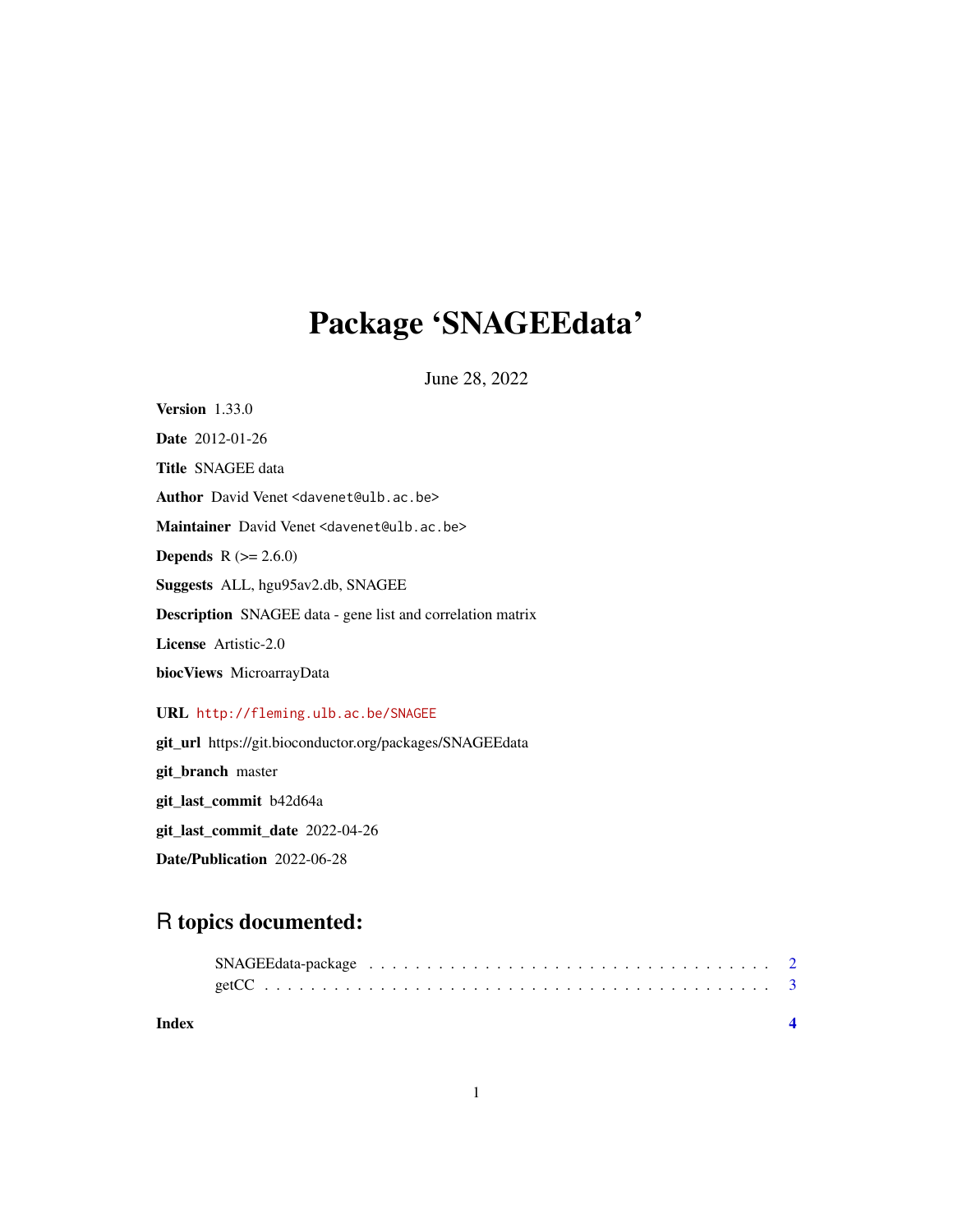<span id="page-1-0"></span>SNAGEEdata-package *SNAGEE - data*

## Description

Signal-to-Noise applied to Gene Expression Experiments - database of gene correlations.

## Details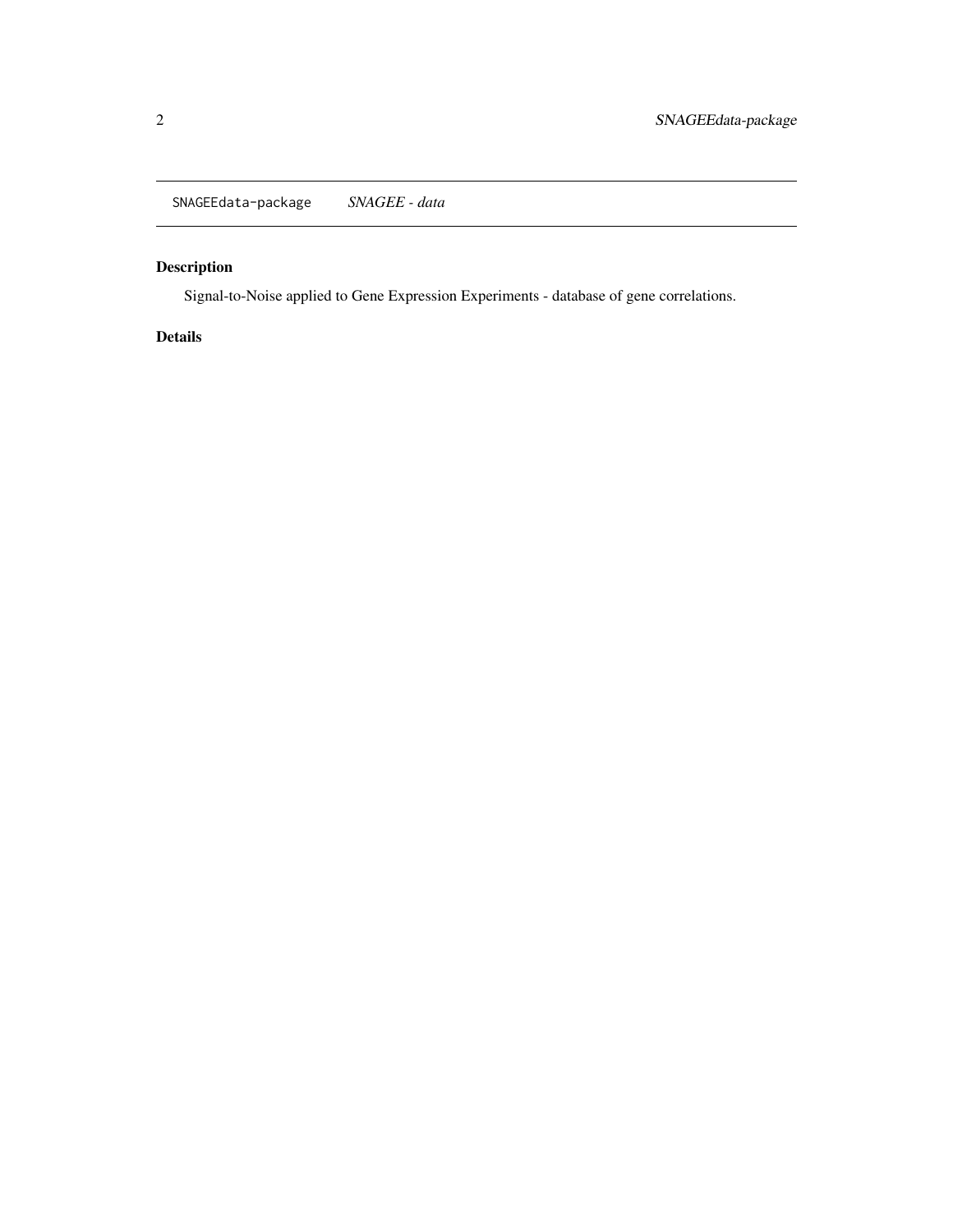<span id="page-2-0"></span>

| Package:  | SNAGEEdata                      |
|-----------|---------------------------------|
| Version:  | 0.99.0                          |
| Date:     | 2012-01-26                      |
| Depends:  | $R (= 2.6.0)$                   |
| Suggests: | <b>SNAGEE</b>                   |
| License:  | Artistic-2.0                    |
| URL:      | http://fleming.ulb.ac.be/SNAGEE |
|           |                                 |

#### Index:

getCC Gene-gene correlations and list of genes

#### Author(s)

David Venet <davenet@ulb.ac.be>

Maintainer: David Venet <davenet@ulb.ac.be>

#### Examples

# the gene-gene correlations  $cc = getCC()$ ;

getCC *Gene-gene correlations*

#### Description

Get the gene-gene correlations and the list of genes.

#### Usage

```
getCC(mode="complete")
```
#### Arguments

mode Which correlations should be recovered. complete: calculated with all platforms; woAffy: calculated without the Affymetrix platforms.

#### Value

A list with two elements: g is the list of gene IDs, cc is the upper triangular part of the correlation matrix.

#### Examples

```
# Get the list of genes
genelist = getCC()$g;
```